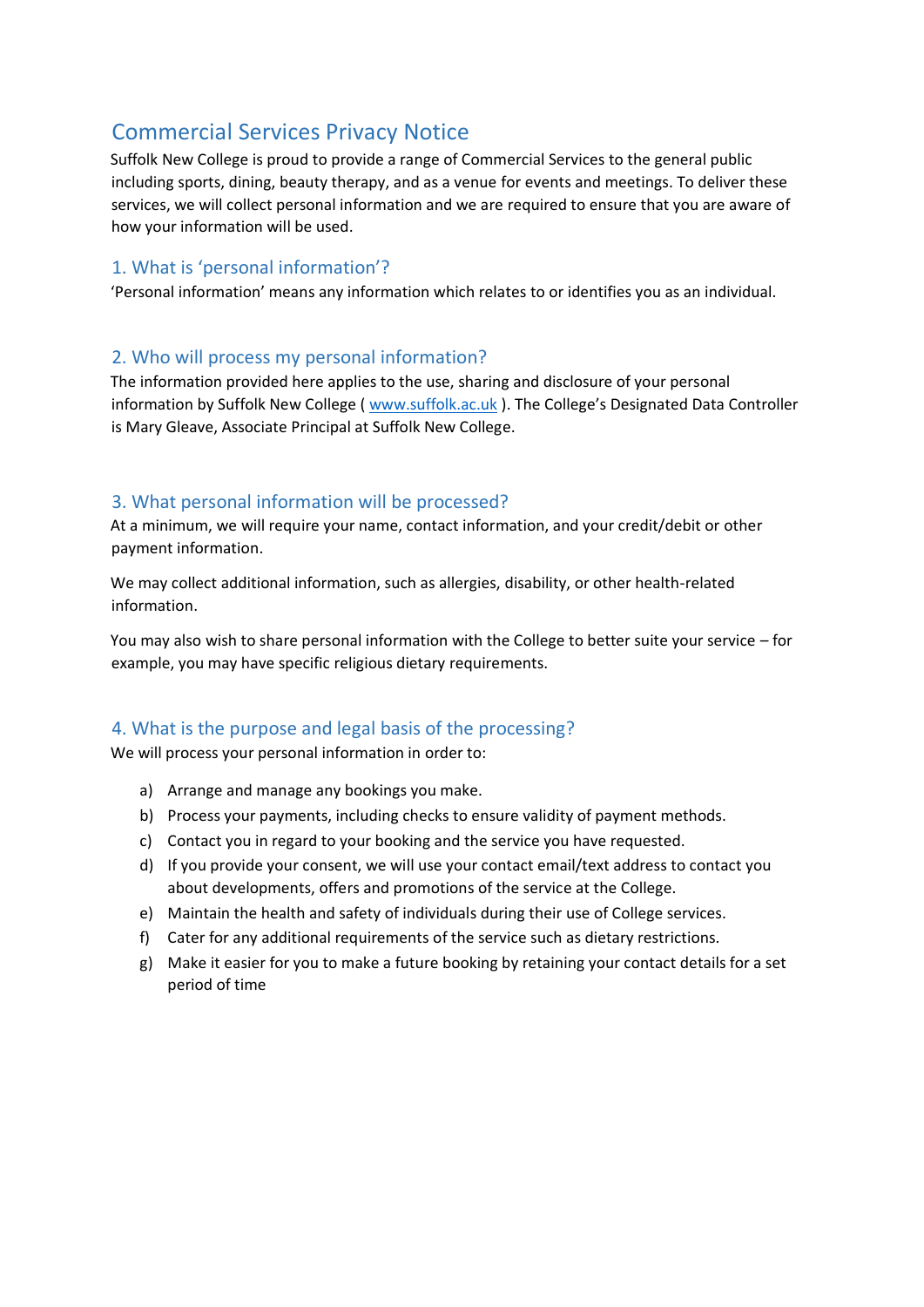The College therefore uses personal data in order to deliver a contract of service to you; or to comply with a legal requirement; or may use your consent; and also may have a legitimate interest which is lawful to process your personal information.

# 5. Who will my personal information be shared with?

We will only share your personal information as necessary with internal College staff and supervised students undertaking training courses, suppliers and vendors required to deliver the service that you have requested, and other parties necessary to conduct payment checks and processing.

#### 6. How can I access my personal information?

To make a request to access personal information, please contact the College's Designated Data Controller via this number {insert contact number} or contact kerryhiskey@suffolk.ac.uk.

# 7. How long is my information kept?

We will store your personal information for as long as necessary in order to:

- a) Deliver the service you have requested.
- b) Comply with legal requirements pertaining to the retention of records, including financial regulations with regard to payments.
- c) Make it easier for you to make future bookings or use of the service, by retaining your contact details for a period of up to 24 months, subject to your consent, or with your ability to opt-out and have your information removed at any time.

The College maintains a full list of information categories and how long each is kept for which is available upon request.

# 8. Who can I contact if I have any queries about the information held?

Each service point will have a manager or supervisor who can be queried. Alternatively, you can also contact the College's Designated Data Controller via this email address [dataprotection@suffolk.ac.uk](mailto:dataprotection@suffolk.ac.uk)

# 9. Will my data be transferred outside of the EEA (European Economic Area)?

The College does not in the normal course of operation transfer data outside of the EEA, although where we make use of cloud services such as Microsoft or Google, we ensure that the companies involved provide GDPR compliance contract clauses or follow equivalent standards. The College will follow government guidelines as regulations change following the end of UK membership of the EU and its impact on Data Protection regulation.

10. Will my data be subjected to automated decision-making?